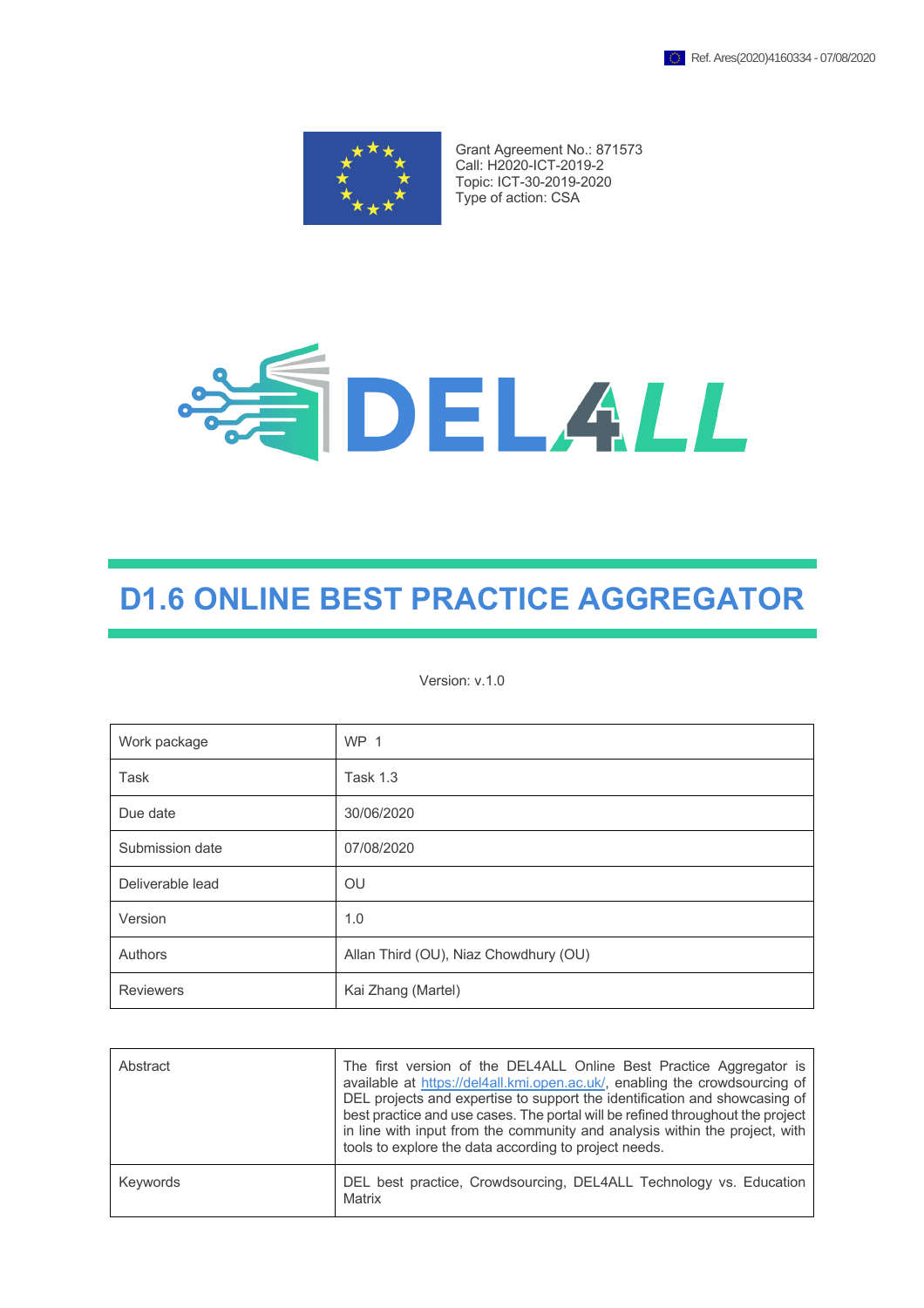

| <b>Version</b>   | <b>Date</b> | <b>Description of change</b>               | List of contributor(s)                   |
|------------------|-------------|--------------------------------------------|------------------------------------------|
| V <sub>0.1</sub> | 22/07/2020  | Abstract describing and linking to portal. | Allan Third (OU), Niaz Chowdhury<br>(OU) |
| V <sub>0.2</sub> | 05/08/2020  | Expanded and reformatted text              | Allan Third (OU)                         |
| V <sub>0.3</sub> | 05/08/2020  | Review                                     | Kai Zhang (Martel)                       |
| V <sub>0.4</sub> | 06/08/2020  | Added screenshots                          | Allan Third (OU), Niaz Chowdhury<br>(OU) |

#### **Document Revision History**

#### **DISCLAIMER**

The information, documentation and figures available in this deliverable are written by the "Digital Enhanced Learning for ALL" (DEL4ALL) project's consortium under EC grant agreement 871573 and do not necessarily reflect the views of the European Commission.

The European Commission is not liable for any use that may be made of the information contained herein.

# **COPYRIGHT NOTICE**

© 2020 - 2022 DEL4ALL Consortium

| Project co-funded by the European Commission in the H2020 Programme |                                                                           |  |  |  |
|---------------------------------------------------------------------|---------------------------------------------------------------------------|--|--|--|
| Nature of the deliverable:<br><b>OTHER</b>                          |                                                                           |  |  |  |
| <b>Dissemination Level</b>                                          |                                                                           |  |  |  |
| PU                                                                  | Public, fully open, e.g. web                                              |  |  |  |
| <b>CL</b>                                                           | Classified, information as referred to in Commission Decision 2001/844/EC |  |  |  |
| CO                                                                  | Confidential to DEL4ALL project and Commission Services                   |  |  |  |

*\* R: Document, report (excluding the periodic and final reports)*

 *DEM: Demonstrator, pilot, prototype, plan designs* 

 *DEC: Websites, patents filing, press & media actions, videos, etc.*

 *OTHER: Software, technical diagram, etc.*

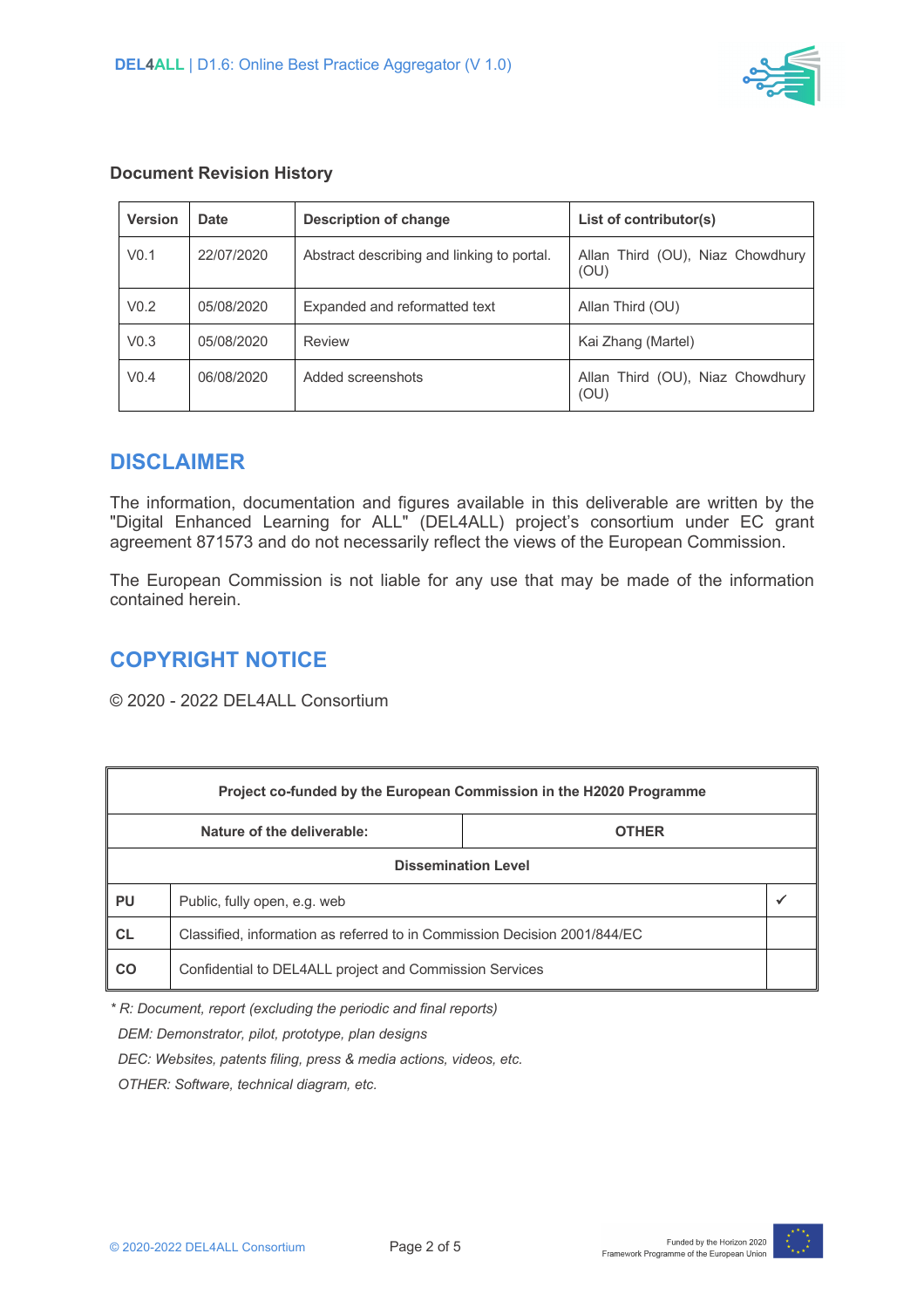

### **1 DEL4ALL ONLINE BEST PRACTICE AGGREGATOR**

In order to support and promote the research into, and development and adoption of, innovative educational technologies and pedagogies in Europe, the DEL4ALL project intends to identify and highlight best practices and use cases from the activities and experts with which the project engages. A key element of the process for identifying best practices is to consider both the capabilities of a particular technology and the learning contexts in which it has been, and could be, applied. The best use of technology in education relies on making use of it within the appropriate pedagogical frameworks, for the educational goals for which it can be effective.

A major effort in DEL4ALL is concerned with crowdsourcing data on the current DEL landscape, analysing the activities and expertise which exists in the field and sharing best practices and common (or potentially) common efforts between different stakeholders. The DEL4ALL Online Best Practice Aggregator will serve as the portal for these tasks, initially in supporting the crowdsourcing and with analyses and best practices proceeding as the crowdsourcing continues. The portal will provide sophisticated search and filtering tools based on the data collected in order to support easy access to the findings for all stakeholders.

The basis of aggregation is the collection of *actors* (stakeholders active in any aspect of DEL, whether research, development, use, or policy), *activities* (projects and initiatives using advanced technologies for education), the *technologies* they use or have expertise in, and the *learning contexts* in which they apply. These are represented according to the data model described, and motivated, in [1], and which underlies the DEL4ALL Technology vs. Education Matrix. The model has been designed to support analysis of the factors required or afforded by technologies and learning contexts for effective educational use. Figure 1 shows screenshots of data entry and display for Learning Context, and Figure 2 shows the same for Actor, as examples.



**Figure 1:** Demonstration of an input entry and its display in the *Learning Context* table.

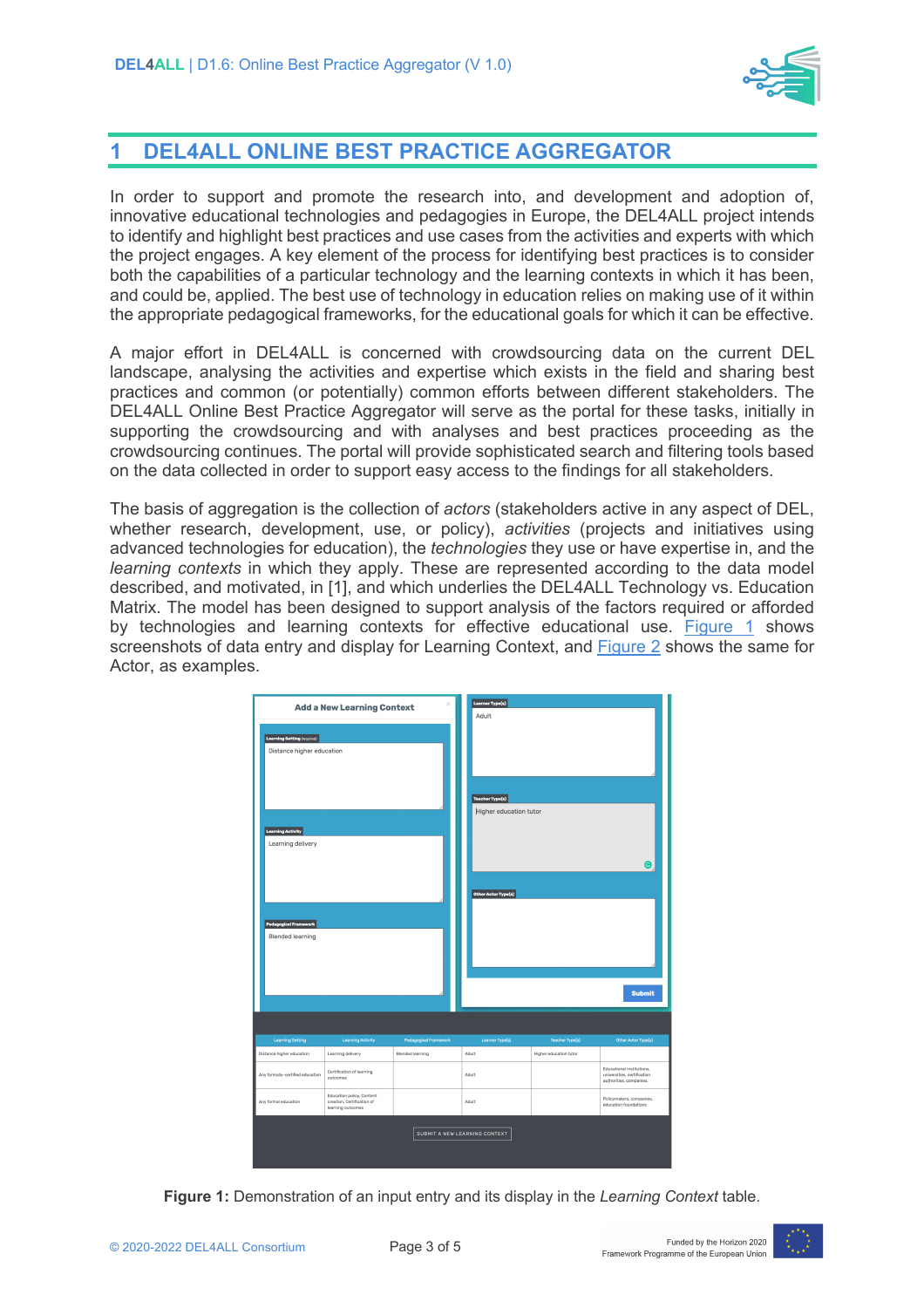

| 5ć<br><b>Add a New Actor</b>                                            |                                                                                                                                                                                                                                                                               |                    |                    |                                                  | Website<br>https://www.fit.fraunhofer.de/                                          |                                                                                                                |                     |                               |
|-------------------------------------------------------------------------|-------------------------------------------------------------------------------------------------------------------------------------------------------------------------------------------------------------------------------------------------------------------------------|--------------------|--------------------|--------------------------------------------------|------------------------------------------------------------------------------------|----------------------------------------------------------------------------------------------------------------|---------------------|-------------------------------|
| Actors Full Name (required)<br>Sabine Kolvenbach<br>Description         |                                                                                                                                                                                                                                                                               |                    |                    |                                                  | Role<br>Researcher                                                                 |                                                                                                                |                     | ⊜                             |
| Institution<br>Fraunhofer FIT<br>Institution Type<br>Research institute |                                                                                                                                                                                                                                                                               |                    |                    |                                                  | <b>Areas of Expertise</b><br>Technologies<br>$\overline{1}$<br>$\checkmark$ 2<br>3 |                                                                                                                |                     |                               |
|                                                                         |                                                                                                                                                                                                                                                                               |                    |                    |                                                  |                                                                                    |                                                                                                                |                     | <b>Submit</b>                 |
| <b>Actor Full Name</b><br>Alex Grech                                    | Description<br>Architect of nation<br>state blockchain<br>credentials project.<br>Advisor to Minister<br>for Education &<br>Employment in<br>Malta (now Minister<br>for Foreign Affairs).<br>Looking at<br>developing digital<br>education platforms<br>for African teachers. | Institution<br>3CL | Institution Type   | Website<br>https://connectedle<br>arning.edu.mt/ | Role<br><b>Higher education</b><br>teacher, Researcher                             | <b>Areas of Expertise</b><br>Digital Literacies.<br>New Media, Social<br>Sciences,<br>Educational<br>platforms | <b>Technologies</b> | <b>Learning Contexts</b><br>3 |
| Sabine Kolvenbach                                                       |                                                                                                                                                                                                                                                                               | Fraunhofer FIT     | Research institute | https://www.fit.frau<br>nhofer.de/               | Researcher                                                                         |                                                                                                                |                     | $\bar{2}$                     |
| SUBMIT A NEW ACTOR                                                      |                                                                                                                                                                                                                                                                               |                    |                    |                                                  |                                                                                    |                                                                                                                |                     |                               |

**Figure 2:** Demonstration of an input entry and its display in the *Actor* table.

The first version of the DEL4ALL Online Best Practice Aggregator is available at https://del4all.kmi.open.ac.uk/, enabling the crowdsourcing of DEL projects and expertise to support the identification and showcasing of best practice and use cases. The portal will be refined throughout the project in line with input from the community and analysis within the project, with tools to explore the data according to project needs.